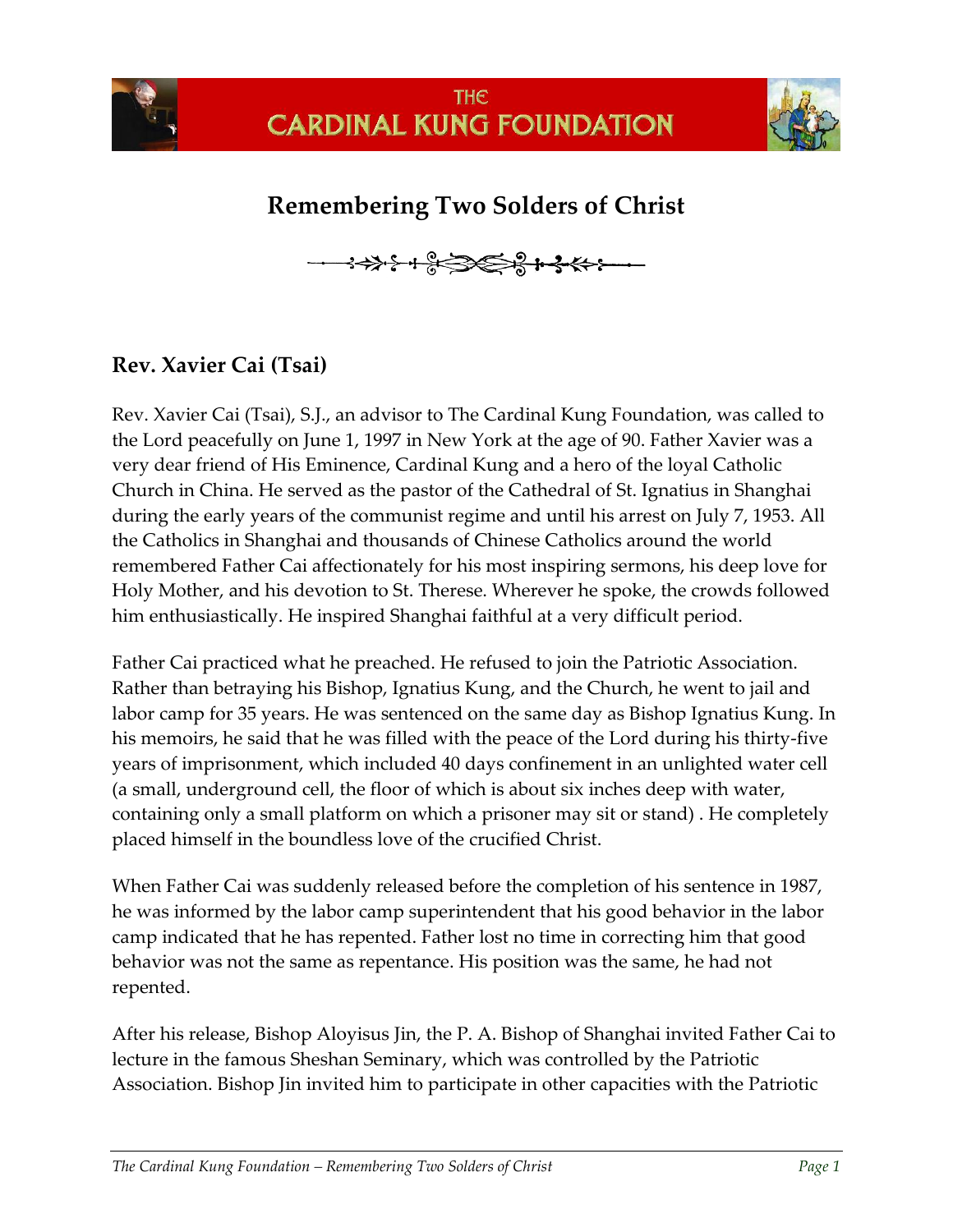Association. Had Father Cai agreed, he would be handsomely rewarded as an "hero" similar to the turncoat Bishop Jin. Father Cai declined and worked among the underground faithful instead until he came to the United States.

Father Cai arrived in the United States in 1987 at the age of 80. He became immediately active in the Brooklyn Diocese taking care of the Chinese faithful. His advanced age and poor health could not slow him down. He gave retreats and homilies throughout the United States, Canada, Taiwan, Hong Kong, Australia, South America and Europe. He testified for the underground Church in the Subcommittee on Human Rights of the U. S. Congress, and spoke before various Catholic and human rights organizations. He remained active until he was taken ill a few months before he passed away.

We give thanks to God for Father Cai's ministry, for his heroic example, and for his deep love to the underground Church in China. He was always joyful and completely trusting in the Lord. His holiness, sincere love, and deep interest in others attracted people of all ages and all walks of life to his side. The Cardinal Kung Foundation is particularly grateful to his advice and encouragement during the past years. He followed the work of the Cardinal Kung Foundation closely. His enthusiasm for the underground Church is infectious. His wise counsel is sorely missed.

Now without the limitation of earthly poor health and old age, Father Cai will no doubt double his effort and intercede for the underground Church at the foot of his Holy Mother.

 $\mathbf{a} = \mathbf{a}^{\mathbf{g}_\mathbf{g}}_{\mathbf{g}_\mathbf{g}} = \mathbf{a} \cdot \mathbf{a}$ 

## **Rev. John A. Houle, S.J.**

Rev. John A. Houle, S.J., was called to his eternal rest on August 9, 1997 at the age of 83 in Santa Teresita Hospital in Duarte, California, where he had resided for nearly seven years. Father Houle joined the missions in China in 1947. In 1949 shortly before the communist took over of China, he was assigned as the Associate Pastor at Christ the King Church, Shanghai in Bishop Ignatius Kung's diocese. He was arrested in 1953 with other foreign missionaries. Jailed, Father Houle refused to deny his Bishop, Ignatius Kung or acknowledge his own crime as a spy. As a result, he suffered long interrogations, starvation, and physical abuse for four years. His account of his experience in the Chinese jail is a great inspiration. *(The video "Heart of a Priest" details Father Houle's experience in jail including his first Mass held in secret. The video is available for \$10 from Cardinal Mindszenty Foundation - (314) 727-5897.)*